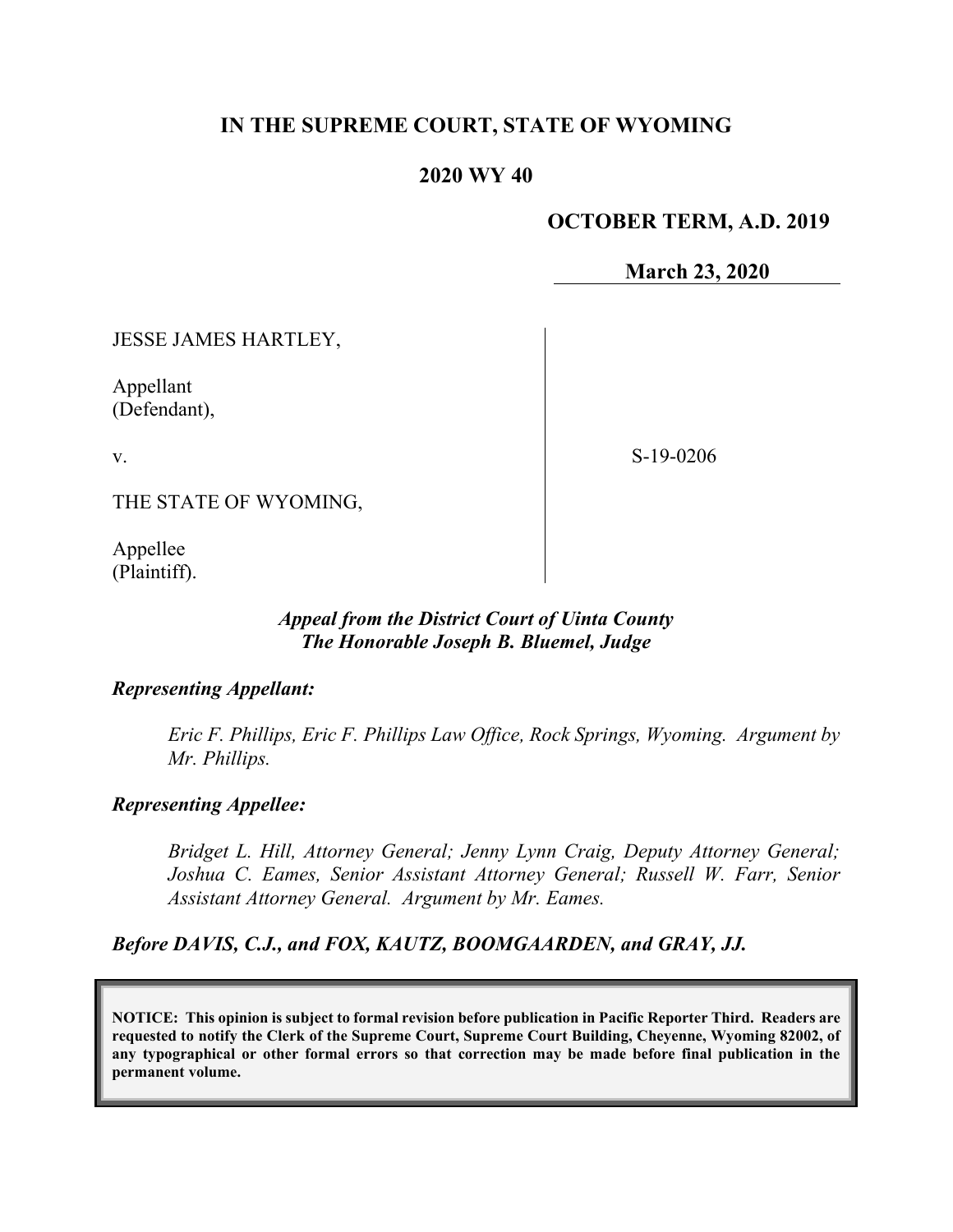### **FOX, Justice.**

[¶1] A jury convicted Jesse James Hartley of first-degree felony murder and aggravated child abuse. Mr. Hartley appeals, arguing that the district court erred in denying his request for two lesser-included offense instructions and that prosecutorial misconduct required a new trial. We affirm as to those issues but reverse in part and remand to correct a sentencing error.

### *ISSUES*

[¶2] Mr. Hartley raises two issues on appeal:

- 1. Did the district court improperly deny Mr. Hartley's request for two lesser-included offense instructions?
- 2. Did the prosecutor commit prosecutorial misconduct during her closing statements?

# *FACTS*

[¶3] On May 1, 2018, B.G.'s mother entrusted her boyfriend, Jesse James Hartley, with the two-year-old child's care. Later that afternoon, Mr. Hartley called the mother saying B.G. was unresponsive and he was driving B.G. from their home in Mountain View to the hospital in Evanston. B.G.'s mother was in Evanston when she received the call and she immediately went to the hospital and asked for an ambulance to meet Mr. Hartley and B.G. en route. Despite the hospital staff's best efforts, B.G. died. The responding pediatrician, Dr. Gilmartin, noted injuries on B.G.'s body indicative of child abuse. Dr. Gilmartin documented these injuries and performed a CT scan of B.G.'s entire body which indicated abusive head trauma, previously known as "shaken baby syndrome." The following day, Dr. Bennett performed B.G.'s autopsy and found that he died of "non-accidental abusive head trauma."

[¶4] Mr. Hartley gave several statements to law enforcement about what occurred on the day of B.G.'s death; the first in a patrol vehicle after the ambulance met Mr. Hartley and B.G. on the interstate, the second and third at the hospital, and the final statement at the Uinta County Jail after his arrest. Each statement contained different versions of the events leading to B.G.'s death.

[¶5] The State charged Mr. Hartley with first-degree felony murder pursuant to Wyo. Stat. Ann. §§ 6-2-101(a) & (b) and 6-2-503(a)(ii)(A) & (c) (LexisNexis 2019), aggravated child abuse pursuant to Wyo. Stat. Ann. §  $6-2-503(a)(ii)(A)$  & (c), and first-degree sexual abuse of a minor pursuant to Wyo. Stat. Ann.  $\S 6$ -2-314(a)(i) & (b). Mr. Hartley did not testify, but the State introduced evidence of his statements to law enforcement. Following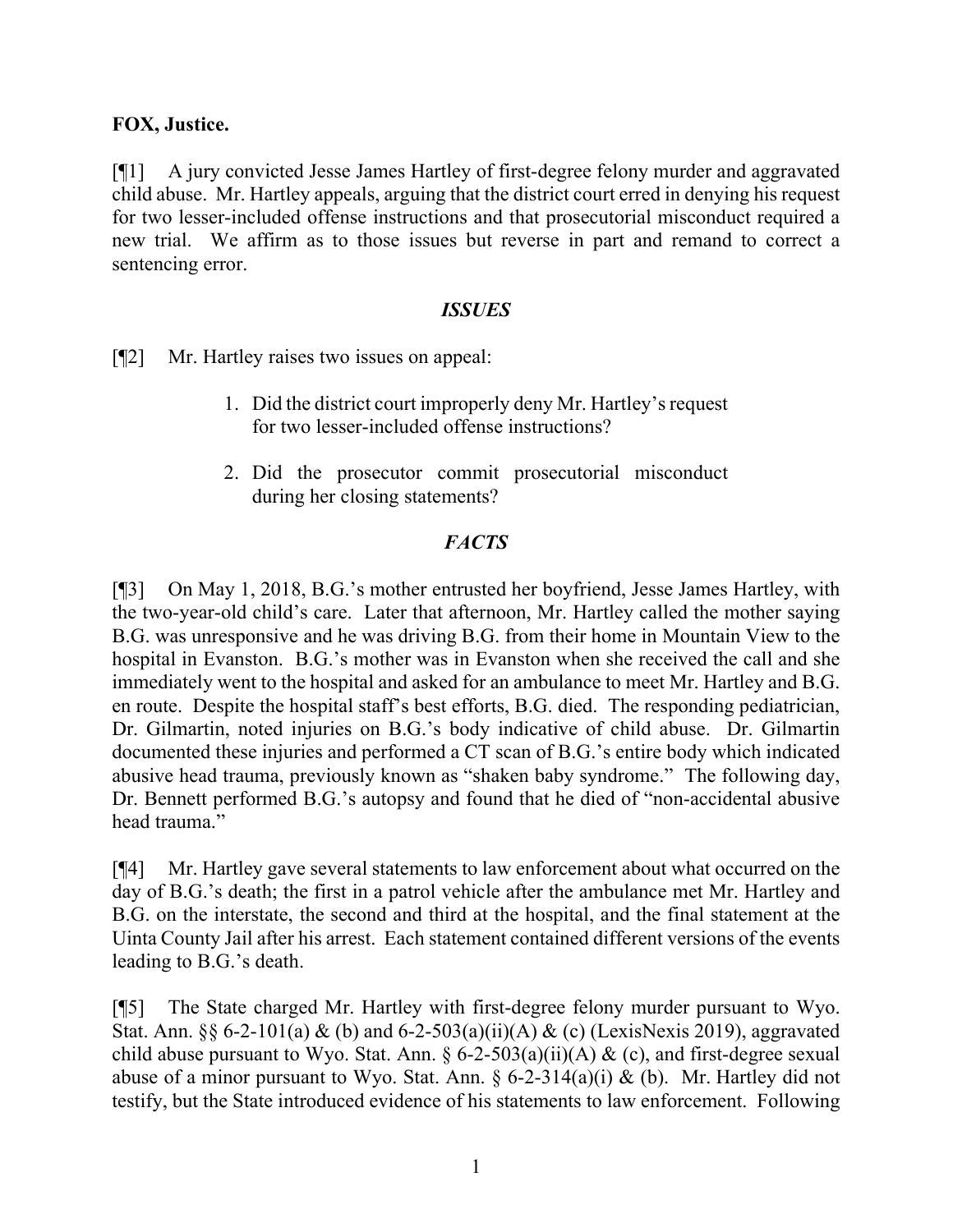a four-day trial, a jury convicted Mr. Hartley of first-degree felony murder and aggravated child abuse and acquitted him of first-degree sexual abuse of a minor. The district court sentenced Mr. Hartley to life in prison "with the opportunity for parole" for the felony murder and a concurrent sentence of eighteen to twenty-five years in prison for aggravated child abuse. This appeal followed.

# *DISCUSSION*

# *I. The district court did not err in denying Mr. Hartley's lesser-included offense instructions*

[¶6] Mr. Hartley objected to the district court's denial of his lesser-included offense instructions. We review his claim that the district court erred de novo. *Nickels v. State*, 2015 WY 85, ¶ 9, 351 P.3d 288, 290 (Wyo. 2015).

[¶7] At oral argument, Mr. Hartley conceded felony murder does not contain any lesserincluded offenses. Thus, we address this argument only briefly. At trial, Mr. Hartley requested instructions for criminally negligent homicide and involuntary manslaughter, arguing they are lesser-included offenses of first-degree murder. The district court declined to give the instructions, and we agree with its conclusion.

[¶8] The State charged Mr. Hartley with first-degree murder under a felony-murder theory; here, that B.G. died during the perpetration of child abuse or aggravated child abuse. Wyo. Stat. Ann. § 6-2-101(a). This Court has held that "a bright line rule is appropriate in the context of felony murder, and the statutory definition does not logically permit the giving of any instruction on any lesser included offense with respect to felony murder." *Jansen v. State*, 892 P.2d 1131, 1139 (Wyo. 1995). That bright-line rule finds support in the statutory elements test that we customarily apply to determine if a lesserincluded offense instruction is available. *See Nickels*, 2015 WY 85, ¶ 13, 351 P.3d at 291 (citing *State v. Keffer*, 860 P.2d 1118, 1133-34 (Wyo. 1993) ("[T]he statutory elements or '*Blockburger* test' should be used to determine whether a statute sets out a lesser included offense.") (footnote omitted)). "[A] crime is a lesser included offense 'if its elements are a subset' of the elements of the greater offense." *Cecil v. State*, 2015 WY 158, ¶ 17, 364 P.3d 1086, 1091 (Wyo. 2015) (quoting *Bowlsby v. State*, 2013 WY 72, ¶ 9, 302 P.3d 913, 916 (Wyo. 2013)). *See also* W.R.Cr.P. 31(c). Felony murder "imposes a form of strict responsibility on those perpetrating the underlying felony for killings occurring during the commission of that felony. . . . [T]he necessary intent the State must prove to convict a person of felony murder is the intent associated with the underlying felony." *Mares v. State*, 939 P.2d 724, 729 (Wyo. 1997), *post-conviction relief granted on other grounds*. In this case, the State had to prove the elements of either child abuse or aggravated child abuse, Wyo. Stat. Ann.  $\S 6$ -2-503(a)(ii)(A) & (c), and then prove that B.G.'s death occurred during the perpetration of that crime. In contrast, the crime of criminally negligent homicide does not require the State to prove any of the elements of child abuse under Wyo.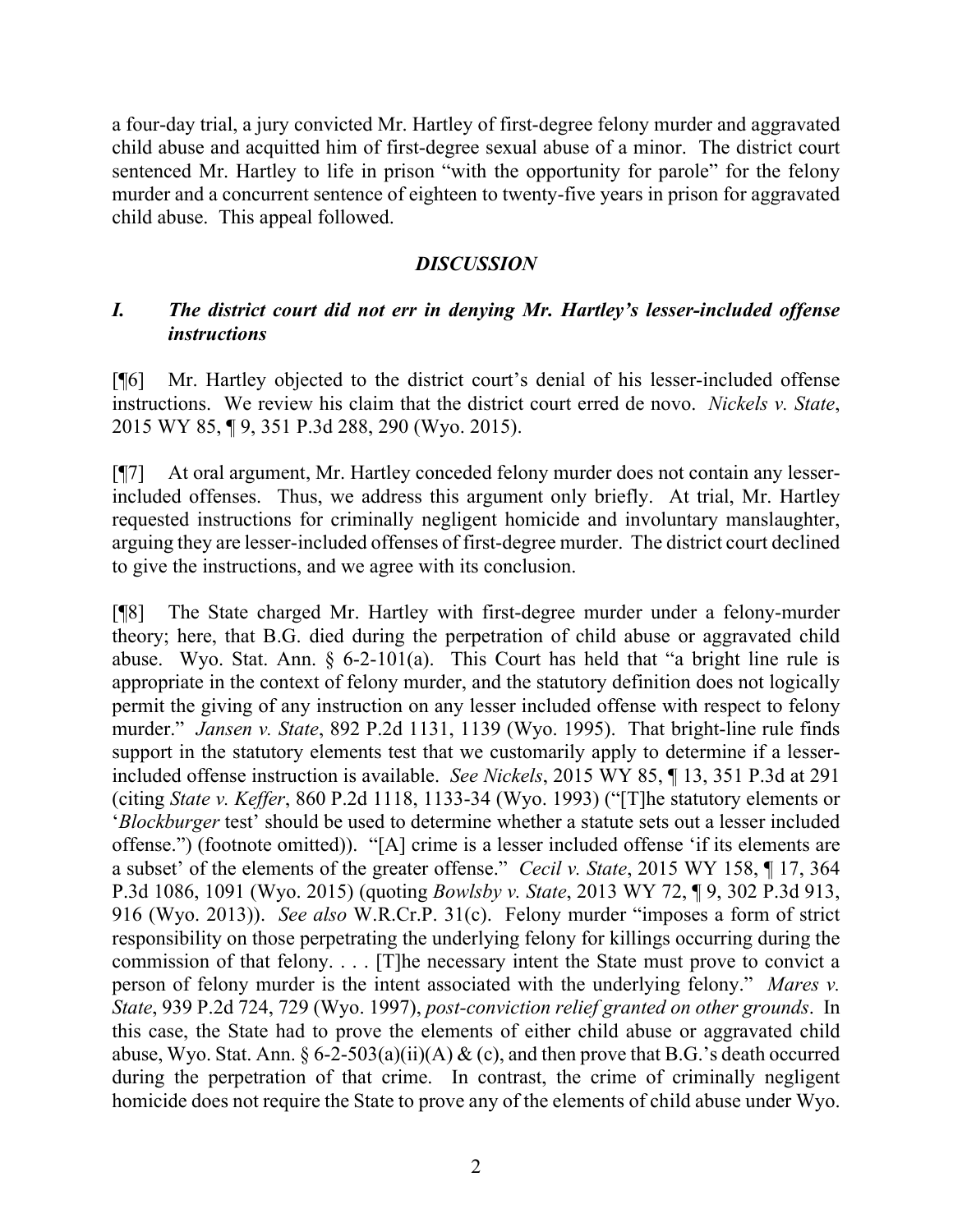Stat. Ann. § 6-2-503, and it contains the additional element of negligence. Wyo. Stat. Ann. § 6-2-107. Likewise, involuntary manslaughter does not require the State to prove any of the elements of child abuse and it contains the additional element of recklessness. Wyo. Stat. Ann. § 6-2-105(a)(ii). Both criminally negligent homicide and involuntary manslaughter contain almost entirely different elements from the felony murder charge in this case, and they are therefore not lesser-included offenses of felony murder. Mr. Hartley was not entitled to any lesser-included offense instructions, and the district court did not err in denying his request.

# *II. The prosecutor's statements during closing arguments did not constitute prosecutorial misconduct*

[¶9] Prosecutorial misconduct occurs when a prosecutor illegally or improperly attempts to persuade a jury "to wrongly convict a defendant or assess an unjustified punishment." *Bogard v. State*, 2019 WY 96, ¶ 16, 449 P.3d 315, 320 (Wyo. 2019) (quoting *Dixon v. State*, 2019 WY 37, ¶ 37, 438 P.3d 216, 231 (Wyo. 2019)). Mr. Hartley contends that the prosecutor committed three instances of misconduct during her closing argument. Mr. Hartley did not object, and we therefore apply a plain error standard, which requires Mr. Hartley to show: "1) the record clearly reflects the incident urged as error; 2) a violation of a clear and unequivocal rule of law; and 3) that he was materially prejudiced by the denial of a substantial right." *Bogard*, 2019 WY 96, ¶ 21, 449 P.3d at 321 (quoting *Carroll v. State*, 2015 WY 87, ¶ 11, 352 P.3d 251, 255 (Wyo. 2015)).

[¶10] Mr. Hartley asserts the prosecutor committed two types of misconduct during her closing argument. First, he argues the prosecutor twice commented on Mr. Hartley exercising his right to remain silent and, in doing so, shifted the burden of proof onto the defense. Second, Mr. Hartley argues the prosecutor improperly gave her opinion on evidence presented and therefore misled the jury. We address each separately.

# **A. Commenting on the right to remain silent**

[¶11] During closing argument, the prosecutor made two statements that Mr. Hartley asserts commented on his right to remain silent and impermissibly shifted the burden of proof onto the defense. Referring to Mr. Hartley's response during the investigative interview at the Uinta County Jail, the prosecutor said, "[w]hen asked why on earth then would he have these injuries to the front of his face, the frenulum tear, and the bite on the tongue if he hit the back of his head—that doesn't make sense—**Jesse had nothing he could offer**." (Emphasis added.) Second, the prosecutor commented on where pieces of physical evidence were found in the house and how that evidence did not align with Mr. Hartley's statements to law enforcement:

> More concerning is, according to Mr. Hartley, there was no reason they would be that day in this hallway bathroom. But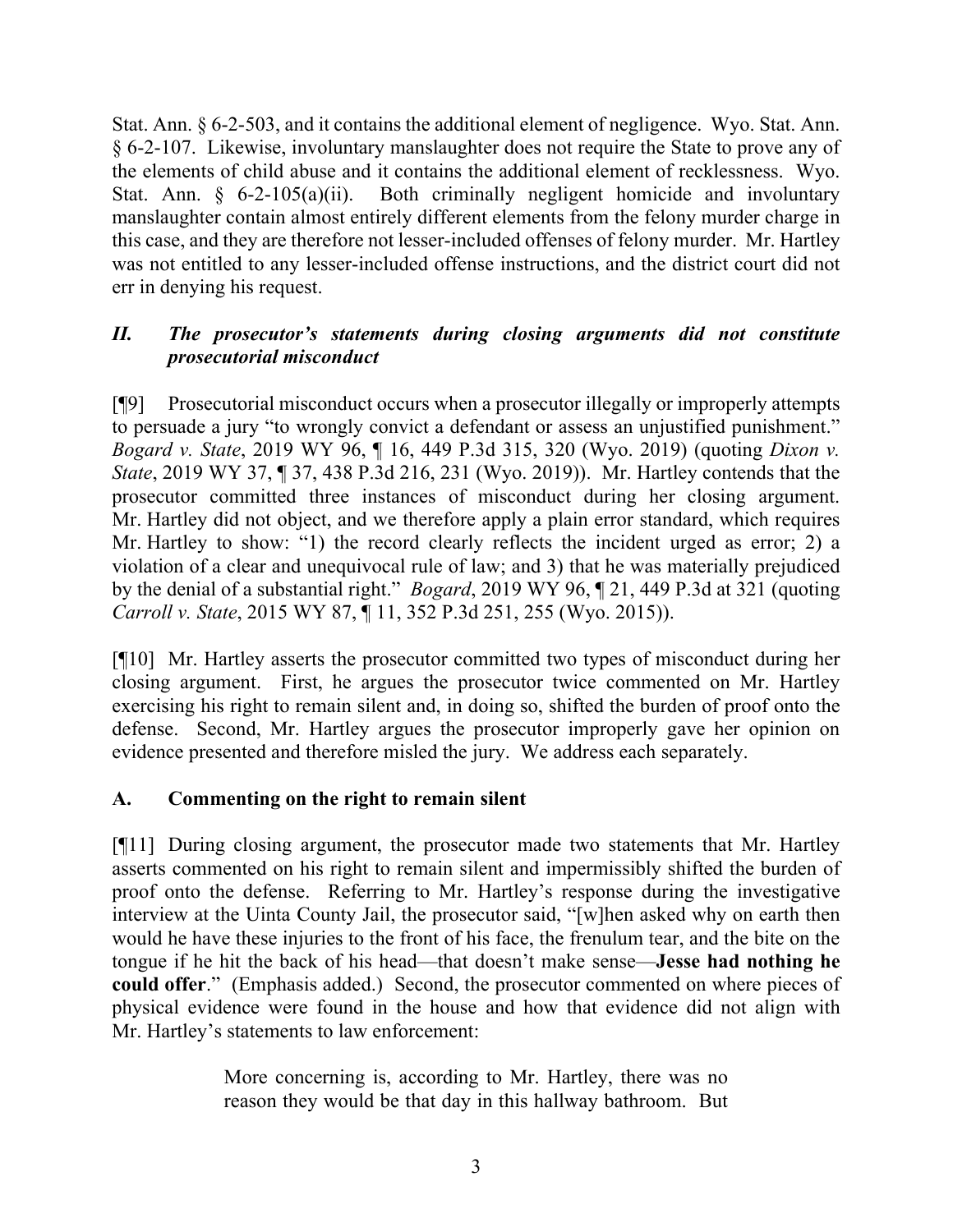in the hallway bathroom, you have Item 12, Item 29, Item 30, and Item 31 of tested material. Three of those items tested positive for [B.G.]'s blood. **And yet no explanation for why they could have been there** other than the result of the abuse that we know actually occurred in that home.

(Emphasis added.) Both errors are clearly reflected in the record, so the first requirement of the plain error test is met. *Carroll*, 2015 WY 87, ¶ 11, 352 P.3d at 255 (citing *Masias v. State*, 2010 WY 81, ¶ 20, 233 P.3d 944, 950 (Wyo. 2010)).

[¶12] The second step requires Mr. Hartley to establish a "violation of a clear and unequivocal rule of law in a clear and obvious, not merely arguable, way." *Bogard*, 2019 WY 96, 121, 449 P.3d at 321. Mr. Hartley is correct that there is a clear and unequivocal rule of law that a prosecutor may not comment on a defendant's constitutional right to remain silent. *Id*. at ¶ 28, 449 P.3d at 322 (citing *Lancaster v. State*, 2002 WY 45, ¶ 36, 43 P.3d 80, 95 (Wyo. 2002), *overruled on other grounds by Jones v. State*, 2019 WY 45, 439 P.3d 753 (Wyo. 2019)). However, his claim fails because the prosecutor's statements do not violate the identified rule of law.

[¶13] Attorneys are afforded wide latitude during closing argument and may comment on evidence admitted during trial and suggest reasonable inferences. *Bogard*, 2019 WY 96, ¶ 19, 449 P.3d at 321*.* When reviewing comments alleged to violate the rule, "[w]e consider the entire context in which the statements were made to decide whether there was an impermissible comment upon the defendant's exercise of his right of silence, and will not take sentences and phrases out of context." *Id*. at ¶ 30, 449 P.3d at 323*.* Viewing the prosecutor's statements in context, the prosecutor did not comment on Mr. Hartley's right to remain silent or shift the burden to the defense. Rather, she compared the statements Mr. Hartley made to law enforcement to the physical evidence admitted during trial and indicated inconsistencies. Mr. Hartley fails to establish the second requirement of plain error and his claim that the prosecutor committed misconduct by commenting on his right to remain silent fails.

# **B. Improper opinion argument**

[¶14] Mr. Hartley next argues that the prosecutor committed misconduct by impermissibly offering her opinion of the evidence. During closing argument, the prosecutor said:

> And in the discussion that they had at the hospital in the parking lot, **I was struck by how calm he actually was at that point.** He was certainly hysterical before but calm in providing responses and concerns and discussing things with them, while hearing in the background the wailing of [B.G.]'s mother.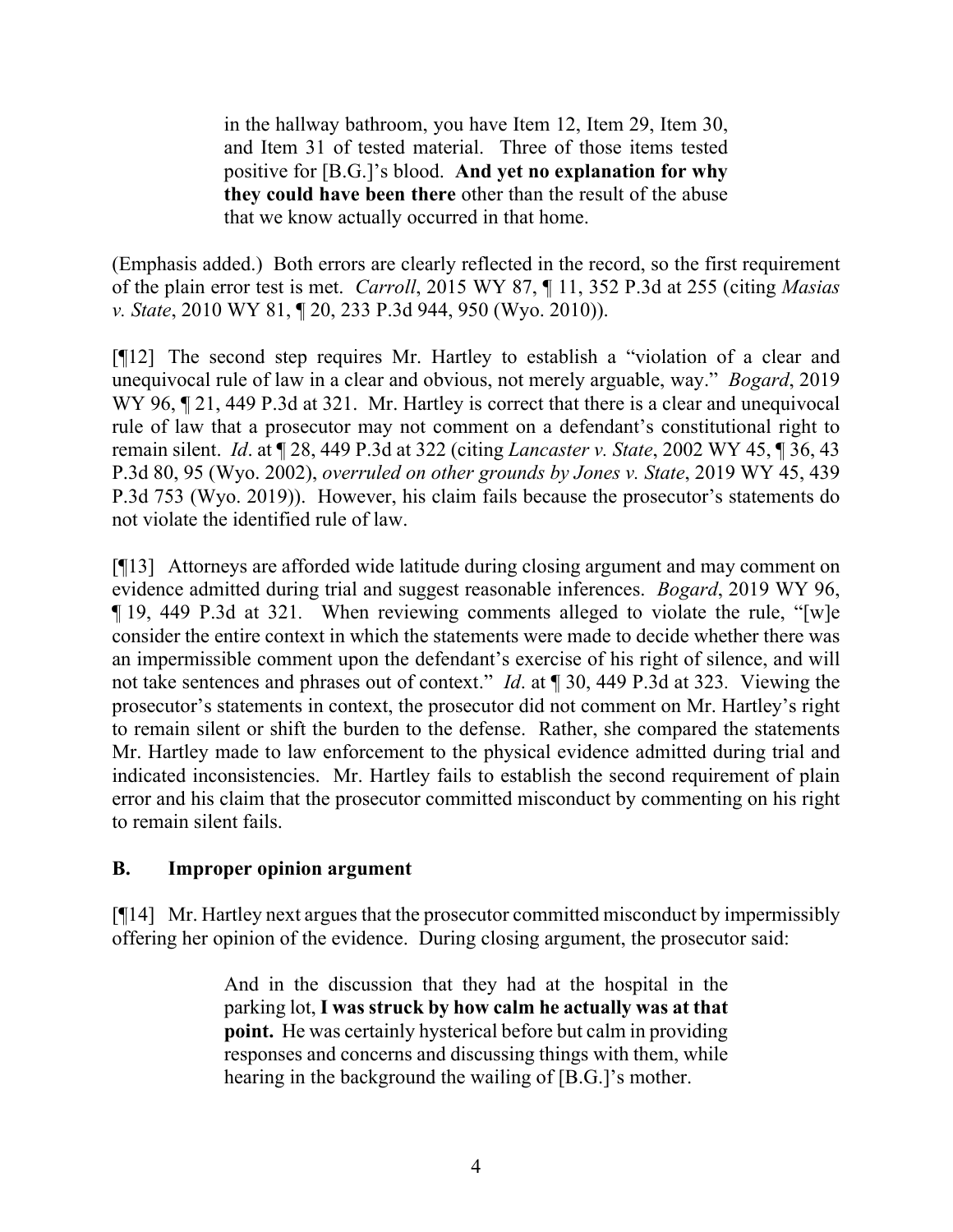(Emphasis added.) The first requirement of plain error analysis is satisfied.

[¶15] We move next to determining whether the prosecutor's statements violated a clear and unequivocal rule of law in a clear and obvious way. *Bogard*, 2019 WY 96, ¶ 21, 449 P.3d at 321. "We have held that it is improper for a prosecuting attorney to inject his opinion as to the weight of the evidence in arguing to the jury." *Harper v. State*, 970 P.2d 400, 405 (Wyo. 1998) (citing *McLaughlin v. State*, 780 P.2d 964, 967 (Wyo. 1989)); *see also Dixon*, 2019 WY 37, ¶ 49, 438 P.3d at 234 (citing *Teniente v. State*, 2007 WY 165, ¶ 30, 169 P.3d 512, 524 (Wyo. 2007)). In *Mintun*, we explained that the reason for this rule is that a prosecutor may be seen as an authority whose opinion carries greater weight than the jury's opinion. *Mintun v. State*, 966 P.2d 954, 960 (Wyo. 1998)*.* Thus, Mr. Hartley identified a clear and unequivocal rule of law. However, he fails to demonstrate that this rule was violated in a clear and obvious way.

[¶16] We evaluate the "propriety of closing arguments in the context of the entire argument and compare them with the evidence produced at trial." *Dixon*, 2019 WY 37, ¶ 41, 438 P.3d at 231 (quoting *Doherty v. State*, 2006 WY 39, ¶ 18, 131 P.3d 963, 969 (Wyo. 2006)). We have evaluated a prosecutor's use of "I" statements numerous times in the past to determine whether the statements are so damaging that they prejudice a defendant's right to a fair trial. *Buszkiewic v. State*, 2018 WY 100, ¶ 20, 424 P.3d 1272, 1278 (Wyo. 2018) ("Although the prosecutor's use of personal pronouns was not ideal, . . . , when viewed in context, it is clear she was not attempting to sway the jury with her personal beliefs."); *Carroll*, 2015 WY 87, ¶ 35, 352 P.3d at 259-60 (finding that adding the phrase "I believe" in front of the statement "we have proven beyond a reasonable doubt . . ." did not transform the statement from commenting on a reasonable inference about the evidence to an improper expression of the prosecutor's belief); *Harper*, 970 P.2d at 405 ("The occasional inclusion of phrases like 'I believe' or 'I think' in an argument, however, is not prejudicial."); *Mintun*, 966 P.2d at 960 ("We have recognized that 'I believe' and 'I think' are commonly used, colloquial phrases; a prosecutor's inadvertent and infrequent use of these phrases is not prejudicial."). In this case, the prosecutor used the phrase "I was struck by" when describing Mr. Hartley's third interview with law enforcement. The prosecutor's use of a personal pronoun was not ideal. *Buszkiewic*, 2018 WY 100, ¶ 20, 424 P.3d at 1278. However, when viewed in context, the prosecutor was not attempting to use her position of authority to sway the jury. Here, singular use of the term "I was struck by" simply emphasized a piece of evidence admitted at trial. The prosecutor's use of the personal pronoun "I" did not violate the rule against prosecutors injecting their personal opinion when arguing to the jury and, in any event, it was not prejudicial. Thus, Mr. Hartley fails to establish plain error, and his claim fails.

[¶17] Finally, we address a sentencing error brought to our attention by the State. *See Kahlsdorf v. State*, 823 P.2d 1184, 1190 (Wyo. 1991) (correcting an illegal sentence despite failure to raise the issue on appeal). The district court sentenced Mr. Hartley to life in prison "with the opportunity for parole" for the felony murder and a concurrent sentence